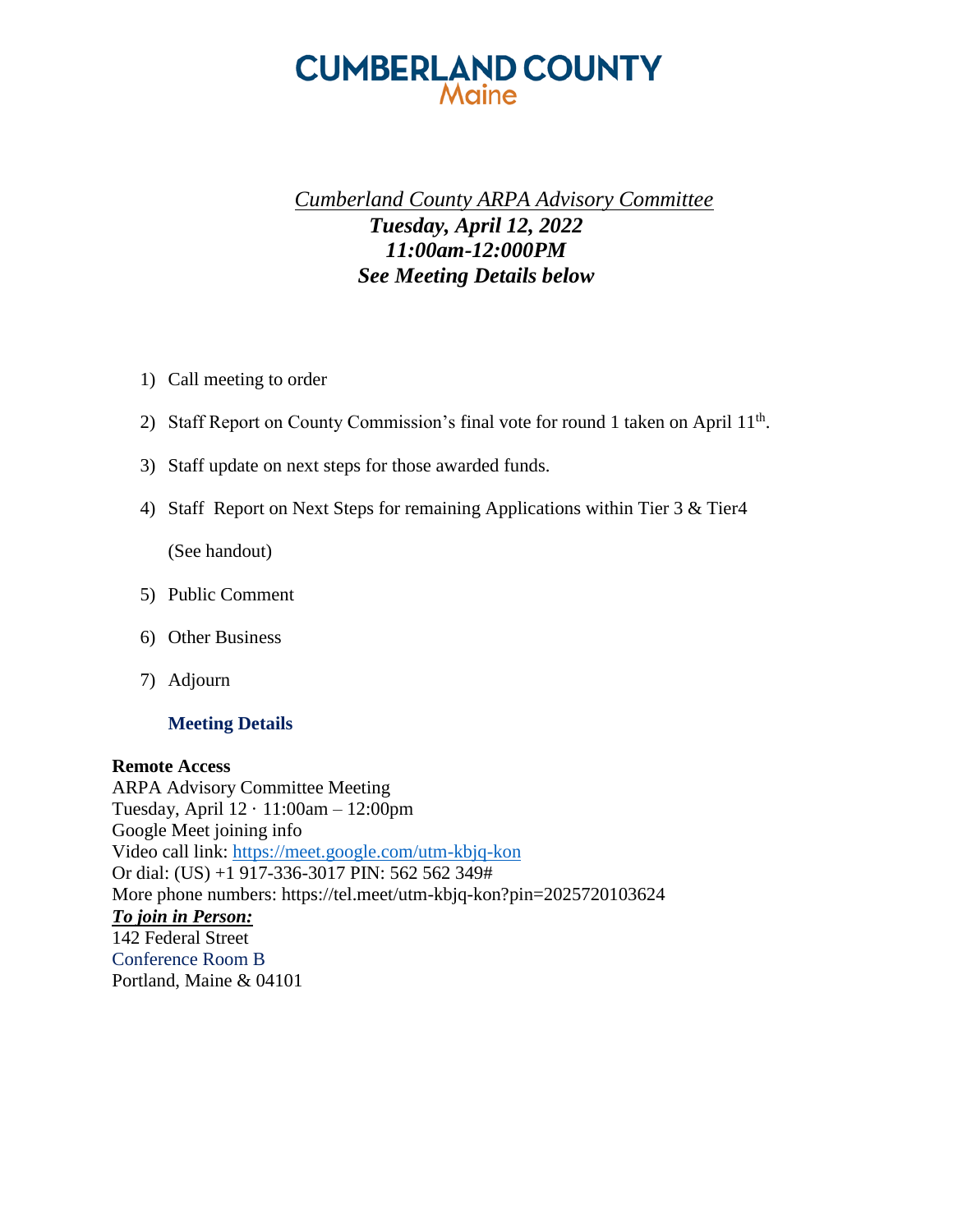

#### Cumberland County Commissioner

| <b>From:</b> | Sandy Warren, Compliance and Audit Manager |
|--------------|--------------------------------------------|
| Date:        | <i>April 5, 2022</i>                       |
| Subject:     | Round 1 Part 2 Review Process              |

The purpose of this memo is to outline and seek approval for the review process for the remaining competitive ARPA applications from round 1. The AAC would like to review the remaining final applications received by external agencies, which fell within Tiers 3&4 as well as Priorities 3 &4. The AAC review process is briefly outlined below:

- 1. Provide applicants an opportunity to submit revisions to address sustainability and one– time expenditures.
- 2. Instruct staff to conduct an internal application review of those revisions. Staff will send denial letters out to all applicants that cannot demonstrate program sustainability and or one-time expenditures.
- 3. Applications that are approved via internal review will be sent to the AAC for review and scoring.
- 4. The AAC will make funding recommendations to the Commissioners.

The ARPA Advisory Committee expressed the desire to give remaining applicants an opportunity to amend current applications. Applicants will be required to provide the County with applicable budgets and expenditures to demonstrate their project's sustainability and justification for requests that were one-time expenditures. The ARPA Advisory Committee has instructed County Staff to provide clear expectations of what the County means by sustainable and one–time expenditure.

The AAC would also like staff to request additional DEI information from all applicants. Specifically, applicants will be asked a series of DEI questions created by the AAC and asked to demonstrate how their policies are conducted in real-time both in the workplace and for their sub-recipients.

The internal review will be conducted by Staff members to ensure this aspect of the review meets the standards set by the County Commissioners. The internal review team will consist of at a minimum the Compliance and Audit Manager, Director of Public Affairs, and County, Manager. Any project that does not meet the internal review and thereby verification of program sustainability and or one-time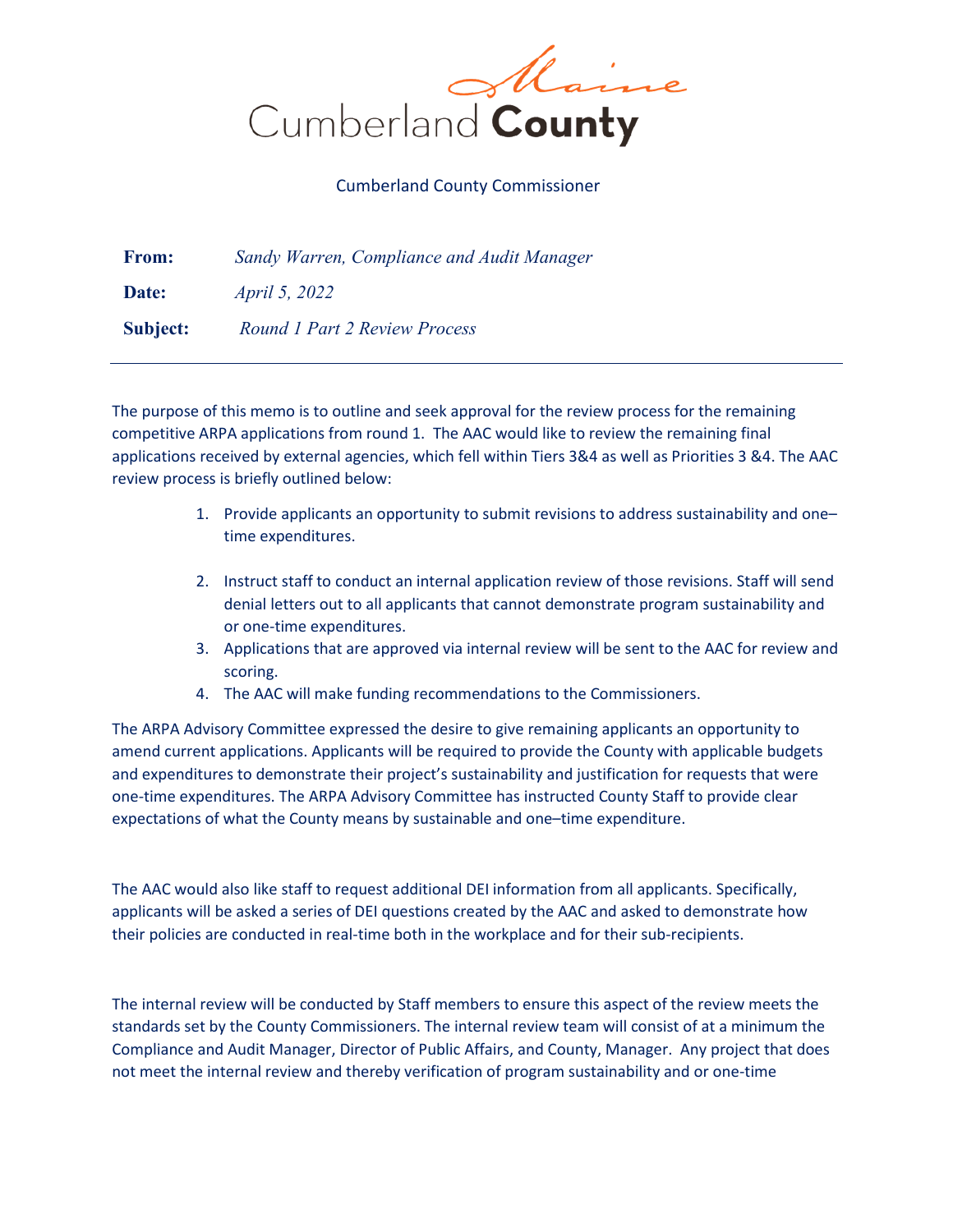

expenditure will be denied at this level of review. All other applications will be sent to the AAC for full review and recommendation.

Please note that for projects that involve water and sewer requests, those will only be asked to provide updated DEI practices. Staff created a flow chart and draft timeline for round 1 part 2 reviews below:

Proposed timeline:

- Notification of next steps for all Round 1 Part 2 applicants: Mid Late April 2022
- Round 1 Part 2 applicants will be given until June 01, 2022, to submit updates to the County.
- Internal Review June July 2022
- AAC Review July- September 2022